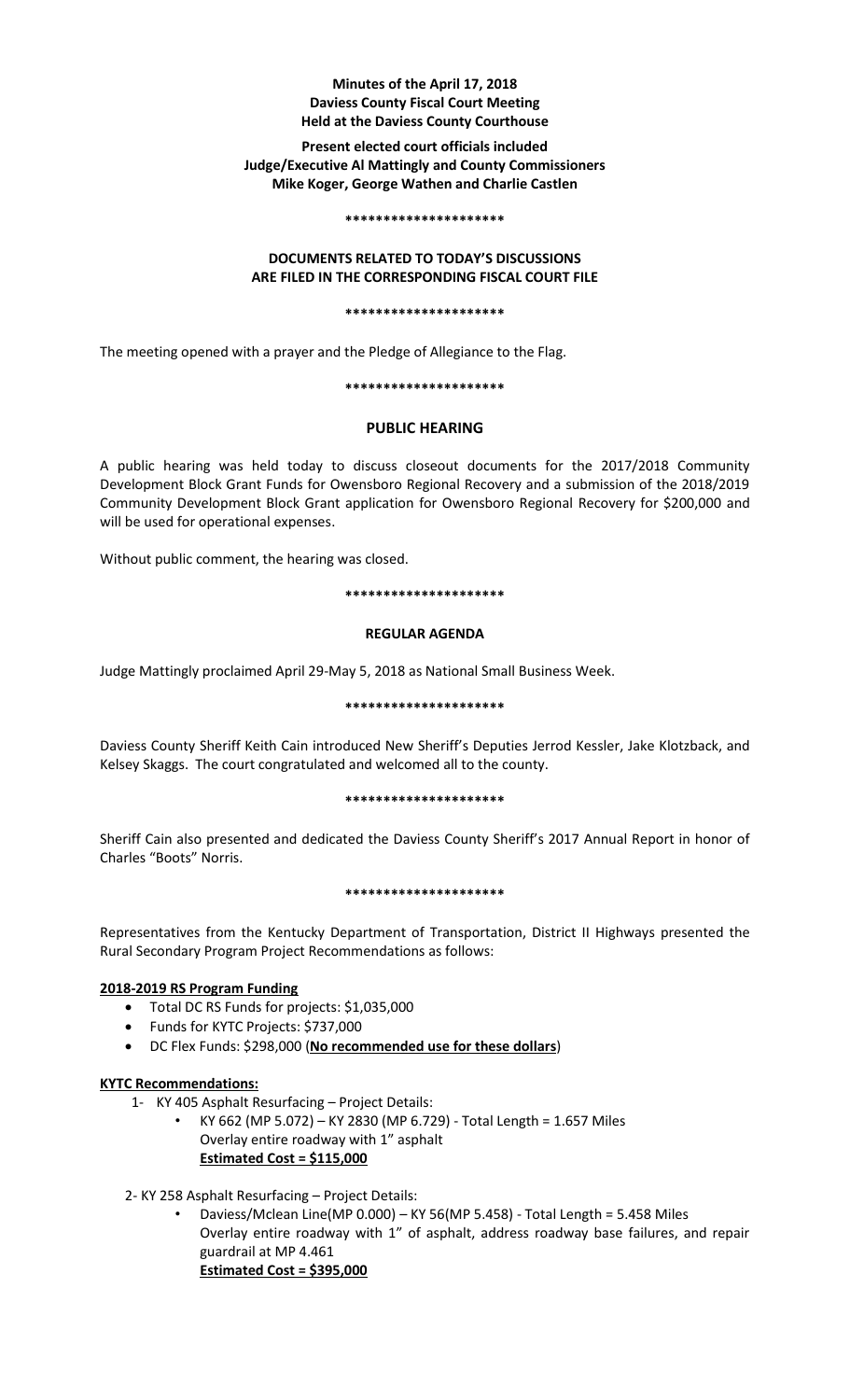- 3- Bridge Deck Latex Concrete Overlay Project Details
	- Route KY 258 MP 0.752, Bridge over Delaware Creek B00135N Remove & replace deteriorated concrete and place 1.25" latex concrete overlay Over entire bridge **Estimated Cost = \$100,000**
- 4- Bridge Deck Latex Concrete Overlay Project Details:
	- Route KY 279 MP 4.114, Bridge over Panther Creek– B00168N (Located 0.7 miles south of Panther Creek Park Drive) Remove and replace deteriorated concrete, place a 1.25" latex concrete overlay Over entire bridge **Estimated Cost = \$125,000**

## **Rural Secondary (RS) Program**

- Funds are used for the construction, reconstruction, and maintenance of secondary and rural roads in each county
- Annual allocation of RS funds to each county is determined using the Fifths Formula
- Flex Funds percentage of each counties funds that may be retained by the county for use on county maintained routes.

## **UPDATE 2017-2018 RS Program Projects:**

- Asphalt Resurfacing Projects completed in 2017:
	- $KY$  951 resurfaced entire length of roadway = Total of 5.63 miles
	- KY 1389 resurfaced from MP 4.013 MP 8.621 = Total of 4.61 miles
	- KY 1831 KY 405(MP 1.179) KY 144(MP 5.640) = Total of 4.46 miles
	- KY 2157 resurfaced entire length of roadway = Total of 3.15 miles

## **Upcoming DC Projects:**

- KY 81 Widening Project Let 3/23/2018
	- Widens KY 81 to 4 lanes from the Roundabout into Owensboro
	- Yager Materials(Owensboro, KY) winning contractor \$2,843,077.66
	- Completion Date of 11/15/2018
- April 27, 2018 Construction Letting:
	- KY 81(West Parrish Avenue) asphalt resurfacing MP 13.320(Concrete/Asphalt Joint) to MP 14.493 (Frederica St./KY 2831)
	- KY 54 (East Parrish Avenue) asphalt resurfacing MP 0.514 (KY 2155/Triplett St) to MP 1.274 (Leitchfield Road)
	- KY 2155 (5<sup>th</sup> Street) asphalt resurfacing MP 3.065 (Center St.) to MP 3.447 (JR Miller Blvd)

As members of the court were in favor of the above 4 recommendations, **on the motion of Commissioner Castlen, seconded by Commissioner Wathen,** the court considered for approval; KYTC Rural Secondary Roads recommendations as stated above.

**Without further discussion, Judge/Executive Mattingly called for a vote on the motion. All members of the court voted in favor; motion passed.** 

## **\*\*\*\*\*\*\*\*\*\*\*\*\*\*\*\*\*\*\*\*\***

Owensboro Regional Health (ORH) CEO Greg Strahan presented the following ORH 2017 Community Report:

Through a Strategic Framework centered around the patient and surrounded by focusing on improving the current level of quality and safety, engagement with patients, physicians and employees, growth, and access & cost, through high reliability.

**Mission statement:** Owensboro Health exists to heal the sick and to improve the health of the communities we serve.

**Vision:** To become a regional center of excellence by actively listening and partnering to meet the individual healthcare needs of those we serve.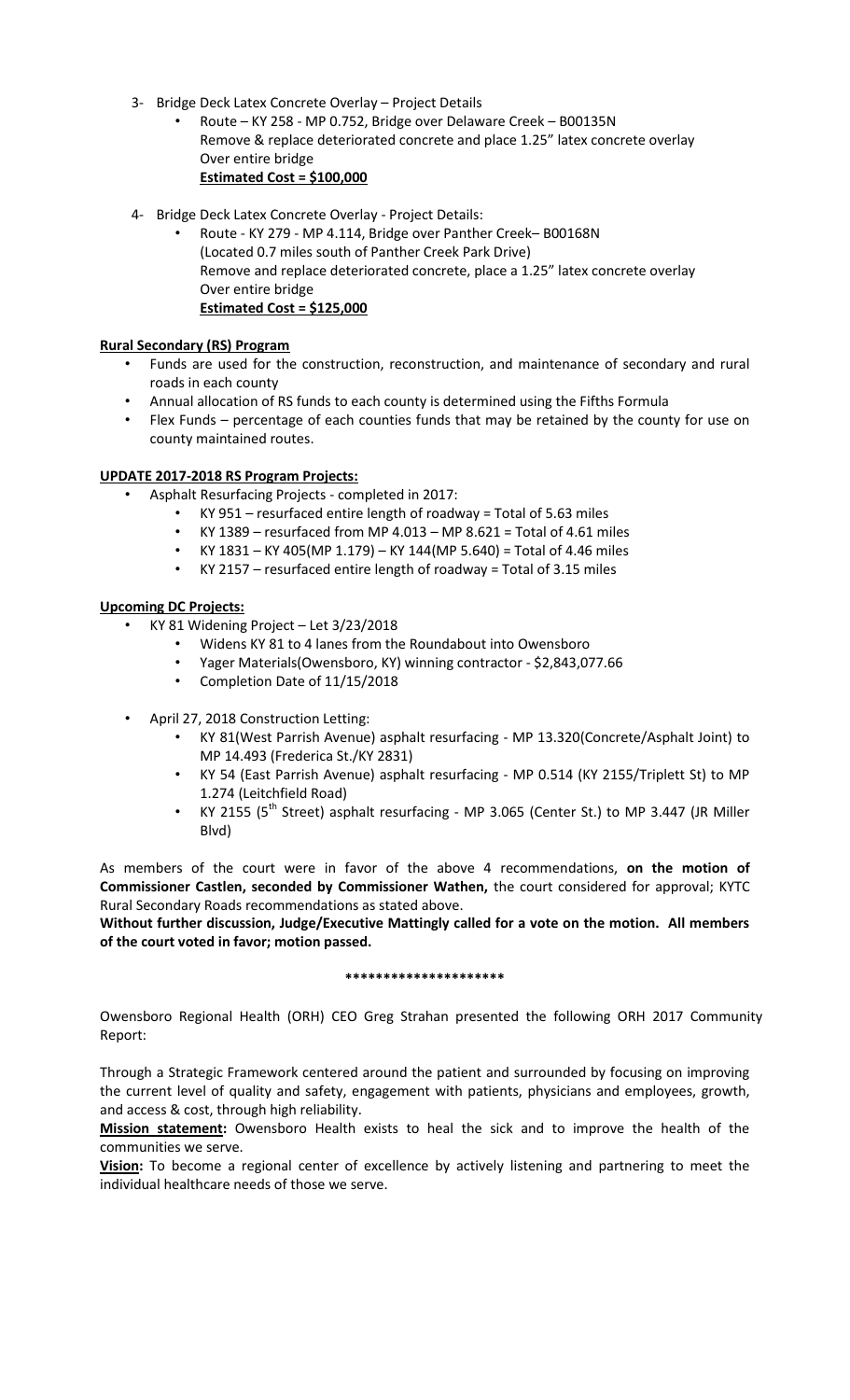# **Consolidated Financial Statements**

| REVENUE:                                                                                 | FY ENDED MAY 31, 2017 |                        | FY ENDED MAY 31, 2016 |             |
|------------------------------------------------------------------------------------------|-----------------------|------------------------|-----------------------|-------------|
|                                                                                          |                       | (dollars in thousands) |                       |             |
| Total Gross Revenue (Patients and Other Sources<br>Less Charges Which We Cannot Collect: | s                     | 1,739,323              |                       | \$1,600,799 |
| (Medicare, Medicaid, Insurance/Charity Care/Patient Bad Debt)                            |                       | 1,129,622              |                       | 1017,876    |
| Net Operating Revenue - Collectible Revenue                                              |                       | 609,701                |                       | 582,923     |
| <b>EXPENSES:</b>                                                                         |                       |                        |                       |             |
| Salaries, Wages and Benefits                                                             | \$                    | 336,374                |                       | 320,877     |
| Supplies, Utilities and Other Costs                                                      |                       | 212,436                |                       | 206,738     |
| Interest Expense                                                                         |                       | 31.711                 |                       | 32,593      |
| Amount Retained for Future Needs, Services and Debt Retirement                           |                       | 29,180                 |                       | 22,715      |
| Total Funds Used for Patient Care                                                        |                       | 609,701                |                       | 582,923     |
| <b>EBIDA</b> (Earnings, Before Interest, Depreciation and Amortization)                  | S                     | 60,891                 | Ŝ                     | 55,308      |

THE FINANCIAL HIGHLIGHTS LISTED ABOVE ARE IN THOUSANDS/ SOURCE: INDEPENDENT AUDITOR'S CONSOLIDATED REPORT

- More than \$1.7 billion dollar gross revenue engine for Western KY
- Net revenue grew by \$26.7 million
- Payroll grew by over \$15 million, at over \$336 million
- Over \$212 million spent on supplies, utilities and other costs

# **Employees by County**

As we strive to provide a healthy community, we are also dedicated to creating a healthy culture of<br>respect, integrity and teamwork. We are proud to be the largest employer west of Louisville and are humbled to continue to invest in our employees.

| COUNTY                         | <b>EMPLOYEES</b> |
|--------------------------------|------------------|
| Daviess                        | 2.545            |
| Muhlenberg                     | 532              |
| Ohio                           | 251              |
| Hopkins                        | 146              |
| Hancock                        | 137              |
| McLean                         | 132              |
| Spencer (Indiana)              | 118              |
| Henderson                      | 70               |
| Perry (Indiana)                | 42               |
| Breckinridge                   | 18               |
| Webster                        | 16               |
| Others                         | 188              |
| Total                          | 4.195            |
| Contract Labor                 | 116              |
| Total including Contract Labor | 4,311            |
|                                |                  |

- 4,311 employees *including contract labor* or 18x that of Daviess County Fiscal Court
- 60% of our work force resides in Daviess County
- \$336 million payroll assures employees contribute significantly to the Owensboro/Daviess County economy
- Largest private employer west of Louisville.

# **Community Benefit**

| IRS FORM 990 TAX REPORT:                                                                             | 2017           | 2016           |
|------------------------------------------------------------------------------------------------------|----------------|----------------|
| Benefits to the Underprivileged (Charity)                                                            | 4.070.054<br>s | 4,212,774<br>s |
| Benefits to the Underprivileged (Medicaid Shortfall)                                                 | 113,554,977    | 106,730,543    |
| Community Health Improvement                                                                         | 738,898        | 417,728        |
| Health Professional Education                                                                        | 344.724        | 424,441        |
| Research                                                                                             | 181,515        | 298,784        |
| Cash and In-Kind Contributions for Community Benefit                                                 | 1,442,250      | 989,116        |
| <b>Total Community Benefit</b><br>* The sum of the Individual amounts may not agree due to rounding. | \$120,332,418  | \$113,073,385  |

- Over \$4 million in charity care with no liability to the county
- $\bullet$  \$1.4 million in cash and in-kind contributions
- \$683 thousand in Community Health Investment Program grants
- 40 projects to 37 organizations
- MORE THAN \$120 Million in Community Benefit. An increase of \$7.2 Million plus.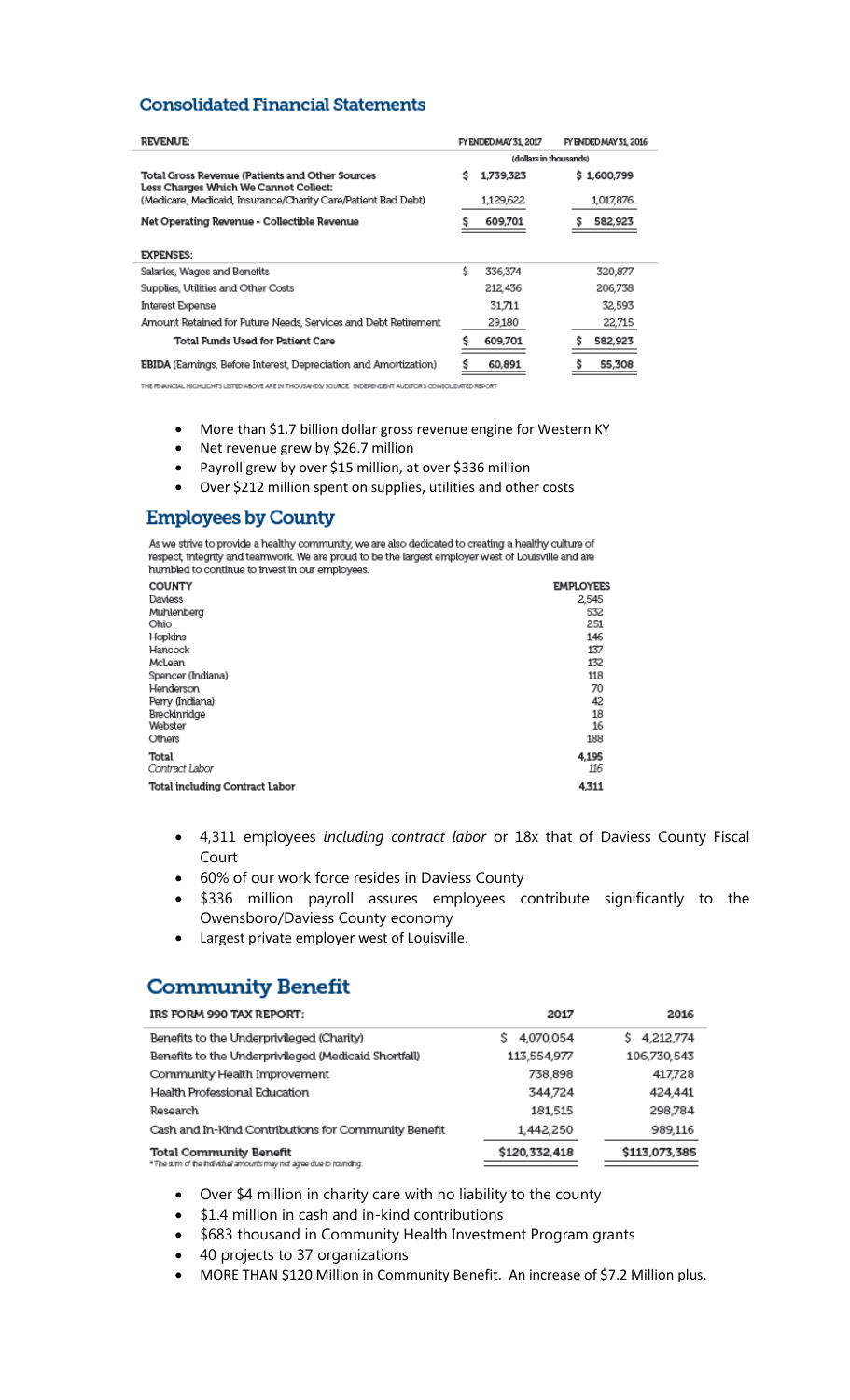**Owensboro Health Foundation:** Breast cancer assistance fund, cancer center transportation fund, car seat assistance program, bicycle helmet giveaway, care bears for kids, LifeSpring, mammograms for life.

**Owensboro Health Give:** 75 tons of food and \$17,546 raised for the Help Office. Over \$425,000 donated to charities and service agencies through employee giving campaign.

Judge Mattingly asked, "Your report indicates a charity and shortfall fund of over \$4.1 million. Is that total reflective of "retail" rates? Meaning, does that number reflect deduction(s) of any type, similar to deductions for those with insurance?"

Senior VP of Finance at ORH John Hackbarth stated, "It is all written off (without deductions)."

### **\*\*\*\*\*\*\*\*\*\*\*\*\*\*\*\*\*\*\*\*\***

Minutes of the April 9, 2018 meeting were submitted to fiscal court members for review prior to today's meeting and on a motion of Commissioner Castlen, seconded by Commissioner Wathen with all the Court concurring said Minutes were approved and signed.

### **\*\*\*\*\*\*\*\*\*\*\*\*\*\*\*\*\*\*\*\*\***

**By a motion of Commissioner Koger, seconded by Commissioner Castlen,** the court considered for approval all Claims for all Departments.

**Without further discussion, Judge/Executive Mattingly called for a vote on the motion. All members of the court voted in favor; motion passed.** 

### **\*\*\*\*\*\*\*\*\*\*\*\*\*\*\*\*\*\*\*\*\***

**By a motion of Commissioner Koger, seconded by Commissioner Wathen,** the court considered for approval; Emergency Medical Services and Ambulance **Agreement** between Daviess County Fiscal Court, City of Owensboro, and Procarent d/b/a Yellow Ambulance Service and an **Interlocal Agreement** with the City of Owensboro regarding same.

County Attorney Claud Porter stated, "Most of this is the same. We are one of the few counties who have gone a great deal of time without ambulance subsidies. During the recent negotiations with Yellow, they agreed to add additional 24 hour ambulances, add more units, slightly change response times, and a component of more training. The county agreed to subsidize Yellow with an annual payment of \$60,000.

Judge Mattingly added, "Attached to the agreement is an Interlocal agreement with the City of Owensboro to share in the \$60,000 cost by dividing it 60/40. As the population outside the city limits is considerably lower, the city will pay 60% and the county 40%.

Judge Mattingly remarked on what a great deal this is for the city and county.

**Without further discussion, Judge/Executive Mattingly called for a vote on the motion. All members of the court voted in favor; motion passed.** 

### **\*\*\*\*\*\*\*\*\*\*\*\*\*\*\*\*\*\*\*\*\***

**By a motion of Commissioner Castlen, seconded by Commissioner Wathen,** the court considered for approval; MOU with Vanderburgh County regarding Transfer of Inmates.

Due to overcrowding issues at the Vanderburgh County Jail (VCJ), an arrangement has been made to house some of their inmates in the Daviess County Detention Center (DCDC), only if room is available and at a rate of \$35 per day. The daily rate paid by the state to house their inmates is \$31 per inmate. Jailer Art Maglinger believes this is a mutually beneficial arrangement. As noted in the agreement, any extraordinary costs incurred by the DCDC for a VCJ inmate, such as medical bills, would be reimbursed in full and transportation shall be arranged and paid for by the VCJ. Jailer Maglinger also noted that these inmates will be low-level offenders.

**Without further discussion, Judge/Executive Mattingly called for a vote on the motion. All members of the court voted in favor; motion passed.**

**\*\*\*\*\*\*\*\*\*\*\*\*\*\*\*\*\*\*\*\*\***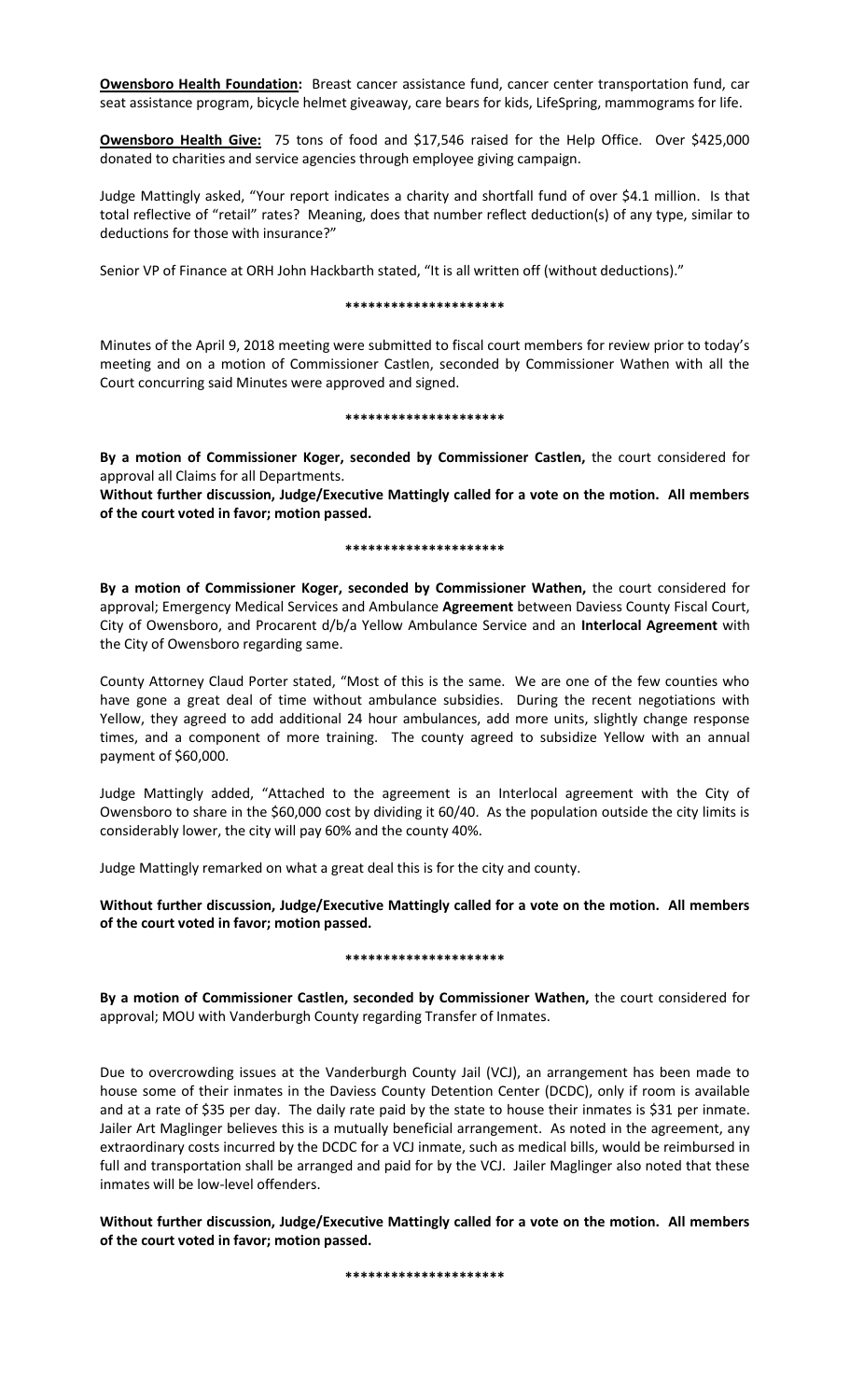**By a motion of Commissioner Koger, seconded by Commissioner Castlen,** the court considered for approval; **Resolution #05-2018** – Owensboro Regional Recovery CDBG Funding Application for \$200,000 and approval to submit said application.

**Without further discussion, Judge/Executive Mattingly called for a vote on the motion. All members of the court voted in favor; motion passed.** 

#### **\*\*\*\*\*\*\*\*\*\*\*\*\*\*\*\*\*\*\*\*\***

**By a motion of Commissioner Castlen, seconded by Commissioner Wathen,** the court considered for approval; **Resolution #06-2018** - Kentucky Office of Homeland Security Grants for the Masonville Emergency Generator Project, Mosleyville Radio Receiver Project, and Curdsville Siren Replacement Project.

GRADD grant writer Skyler Stuart explained that these grants do not require a county match.

**Without further discussion, Judge/Executive Mattingly called for a vote on the motion. All members of the court voted in favor; motion passed.** 

#### **\*\*\*\*\*\*\*\*\*\*\*\*\*\*\*\*\*\*\*\*\***

**By a motion of Commissioner Wathen, seconded by Commissioner Castlen,** the court considered for approval; Add a portion of London Pike to the 2017/2018 FY Roadway Resurfacing List. **Without further discussion, Judge/Executive Mattingly called for a vote on the motion. All members of the court voted in favor; motion passed.** 

### **\*\*\*\*\*\*\*\*\*\*\*\*\*\*\*\*\*\*\*\*\***

**By a motion of Commissioner Wathen, seconded by Commissioner Koger,** the court considered for approval; Hire Christopher Howard and Charles Savage as Parks seasonal grounds maintenance workers effective upon successful completion of pre-employment screenings.

**Without further discussion, Judge/Executive Mattingly called for a vote on the motion. All members of the court voted in favor; motion passed.** 

#### **\*\*\*\*\*\*\*\*\*\*\*\*\*\*\*\*\*\*\*\*\***

**By a motion of Commissioner Koger, seconded by Commissioner Wathen,** the court considered for approval; Accept the Retirement Resignation of Mike Turner, AS400 Programmer effective April 30, 2018 (28 ½ years of service).

**Without further discussion, Judge/Executive Mattingly called for a vote on the motion. All members of the court voted in favor; motion passed.** 

### **\*\*\*\*\*\*\*\*\*\*\*\*\*\*\*\*\*\*\*\*\***

**By a motion of Commissioner Castlen, seconded by Commissioner Koger,** the court considered for approval to Appoint; to the **Greenwood Cemetery Advisory Committee**: Gary Adams (08-2018) & Wesley Acton (09-2018) - TERM: 04/19/2018 – 04/19/2021.

**Without further discussion, Judge/Executive Mattingly called for a vote on the motion. All members of the court voted in favor; motion passed.**

### **\*\*\*\*\*\*\*\*\*\*\*\*\*\*\*\*\*\*\*\*\***

**By a motion of Commissioner Castlen, seconded by Commissioner Koger,** the court considered for approval to Appoint; to the **Greenwood Cemetery Advisory Committee**: Daisy James (11-2018) to fill the unexpired term of Emily Holloway - TERM: 04/17/2018 – 04/19/2019.

**Without further discussion, Judge/Executive Mattingly called for a vote on the motion. All members of the court voted in favor; motion passed.** 

### **\*\*\*\*\*\*\*\*\*\*\*\*\*\*\*\*\*\*\*\*\***

**By a motion of Commissioner Koger, seconded by Commissioner Castlen,** the court considered for approval to Appoint; to the DC-SWEEP Board for a TERM: 05/01/2018 – 05/01/2021, Rethel Gesi Lowe (12-2018), Bryan Reynolds (15-2018), & Joe Sublett (14-2018).

**Without further discussion, Judge/Executive Mattingly called for a vote on the motion. All members of the court voted in favor; motion passed.** 

**\*\*\*\*\*\*\*\*\*\*\*\*\*\*\*\*\*\*\*\*\***